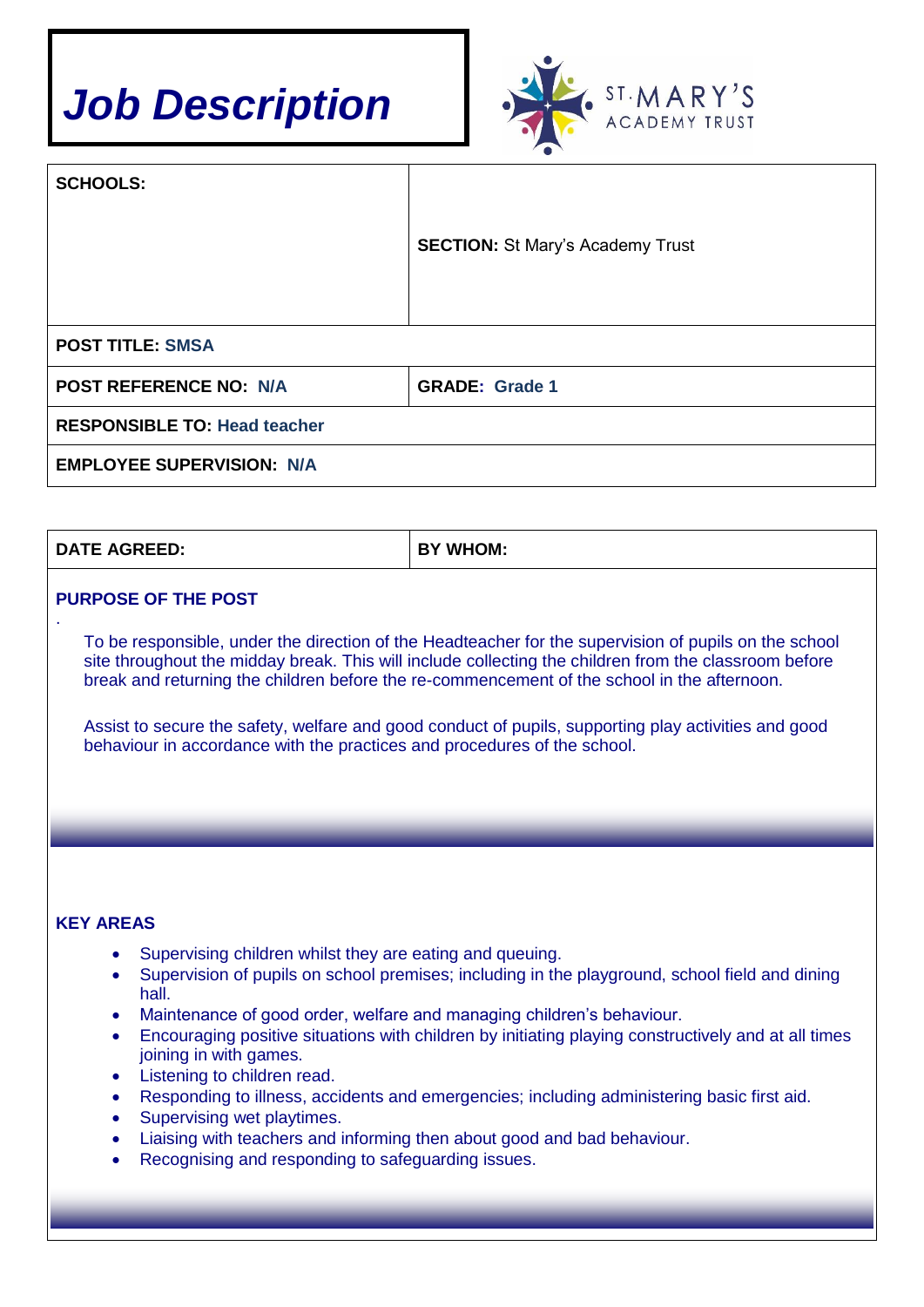## **DUTIES AND RESPONSIBILITIES**

## **1. Supervision of pupils on school premises.**

- i) To supervise children, both indoors and outdoors during lunchtime.
- ii) To supervise play areas, corridors, toilets, classrooms, etc as required.
- iii) To supervise children eating their meal on school premises, in specified areas set aside for dining purposes.
- iv) To supervise queues waiting to enter specified dining areas.

## **2. Maintenance of good order, welfare and discipline.**

- i) To be aware of behaviour procedures in school and as appropriate, be involved in the monitoring of and dealing with behaviour.
- ii) Monitoring areas under supervision to ensure welfare and discipline is maintained.
- iii) Assist to discourage inappropriate behaviour.
- iv) Within the parameters of school practices and procedures, assist as appropriate to ensure health & safety is maintained.
- v) To assist to record any accidents or abnormal occurrences or passing on relevant information to staff.

### **3. Encouraging situations with children.**

- i) Encourage pupils to maintain hygiene standards (eg wash hands after toileting).
- ii) To encourage pupils to leave all areas in a tidy condition.
- iii) To encourage good relations between children through informal discussion and play situations.
- iv) As appropriate to organise the distribution and collection of lunchtime games.
- v) In any area under supervision, as necessary encourage children to behave in an appropriate manner.

### **4. Appropriate Communication.**

- i) Report accidents or other abnormal occurrences (including behaviour of pupils) to teaching staff.
- ii) As necessary, pass on verbal or written information to the appropriate staff.

# **5. General**

To undertake such duties and responsibilities of an equivalent nature, as may be determined by the postholder's supervisor from time to time, in consultation with the postholder.

The postholder's duties must at all times be carried out in compliance with the Academy's and St Mary's Trust Equal Opportunities Policy and other policies designed to protect employees or service users from harassment.

- a) Take reasonable care of the health & safety of self, other persons and resources whilst at work.
- b) Co-operate with management to enable the responsibilities placed under the Health & Safety at Work Act to be performed, eg operate safe working practices.
- c) It is the duty of the postholder not to act in a prejudicial or discriminatory manner towards service users or employees.
- d) To work within school's code of conduct in safeguarding children.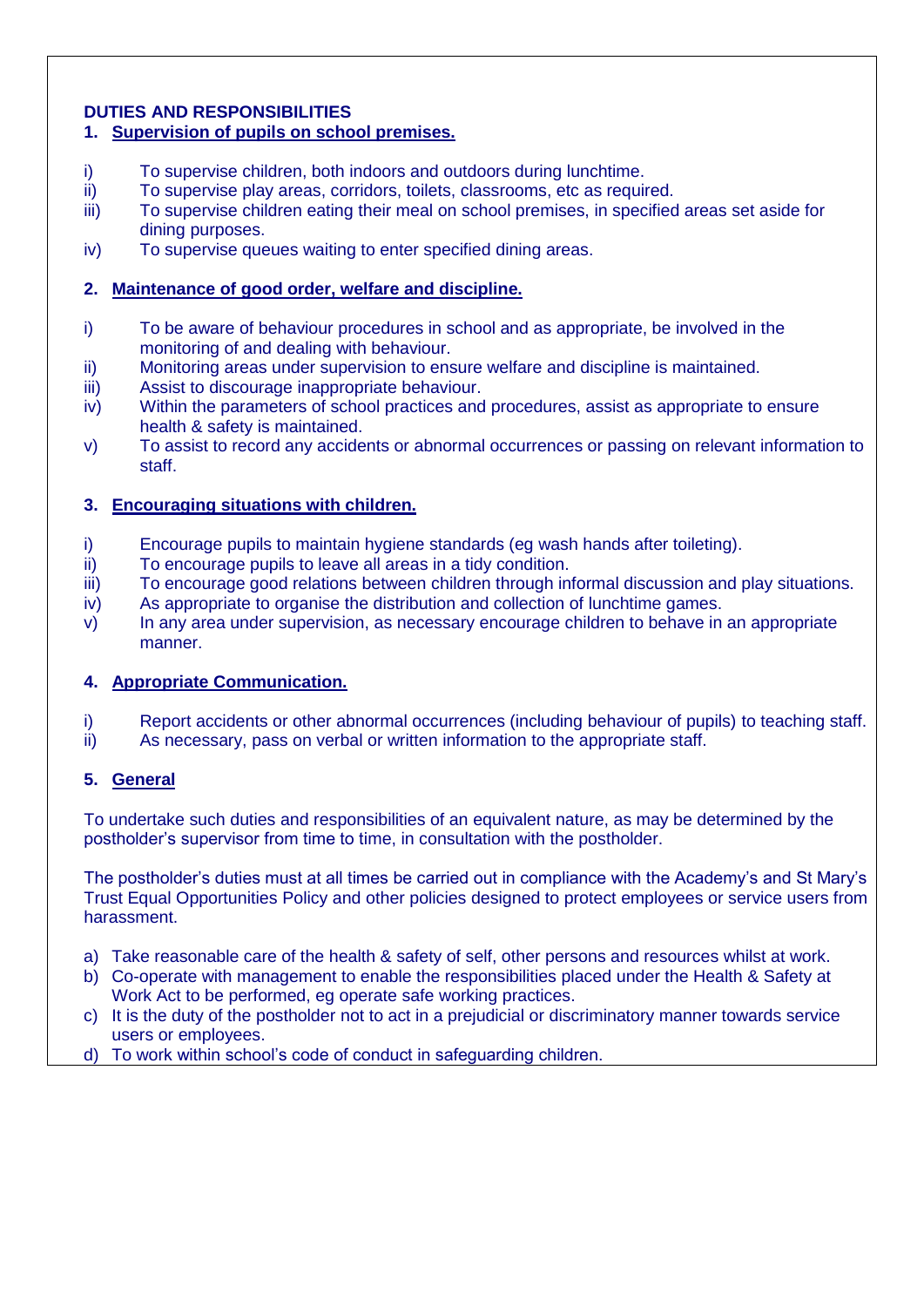| <b>Employee</b><br><b>Specification</b> |  | When filling in the application form please demonstrate with clear, concise examples how you meet<br>the requirements of the post. You will be assessed in relation to the Essential and Desirable criteria.<br>Please bear in mind that you must possess the Essential Criteria on day 1 to be able to do the job. If<br>there are large numbers of applicants for the post then all of the criteria will be used for shortlisting.<br>Under the Equality act 2010, we recognise and welcome our responsibility to remove and barriers in<br>our recruitment and selection process. We have tried to assess this in our Job Description and<br>Employee Specification, however if you feel that there are barriers, please tell us in the application<br>form. As part of the DDA we are committed to making reasonable adjustments, wherever possible and<br>it would help us to know your needs in order to do this. |  |  |
|-----------------------------------------|--|-------------------------------------------------------------------------------------------------------------------------------------------------------------------------------------------------------------------------------------------------------------------------------------------------------------------------------------------------------------------------------------------------------------------------------------------------------------------------------------------------------------------------------------------------------------------------------------------------------------------------------------------------------------------------------------------------------------------------------------------------------------------------------------------------------------------------------------------------------------------------------------------------------------------------|--|--|
|                                         |  |                                                                                                                                                                                                                                                                                                                                                                                                                                                                                                                                                                                                                                                                                                                                                                                                                                                                                                                         |  |  |

| <b>Criteria No</b> | <b>Attributes</b>              | <b>Criteria</b>                                                                                       | <b>How Identified</b> | <b>Rank</b>      |
|--------------------|--------------------------------|-------------------------------------------------------------------------------------------------------|-----------------------|------------------|
| 1.                 | <b>Skills, Knowledge &amp;</b> | Experience of looking after or working with children                                                  | A/I                   | <b>Essential</b> |
|                    | <b>Attributes</b>              | The ability to relate to pupils from diverse ethnic/social<br>backgrounds                             |                       |                  |
|                    |                                | Good verbal communication skills in order to liaise with pupils<br>and staff                          |                       |                  |
|                    |                                | The ability to react in a positive manner to difficult situations<br>which may arise amongst children |                       |                  |
|                    |                                | Ability to keep problems in perspective and be patient                                                |                       |                  |
|                    |                                | Experience of encouraging the development of relationships<br>between children                        |                       |                  |
|                    |                                | Able to read and understand simple verbal and written<br>instructions                                 |                       |                  |